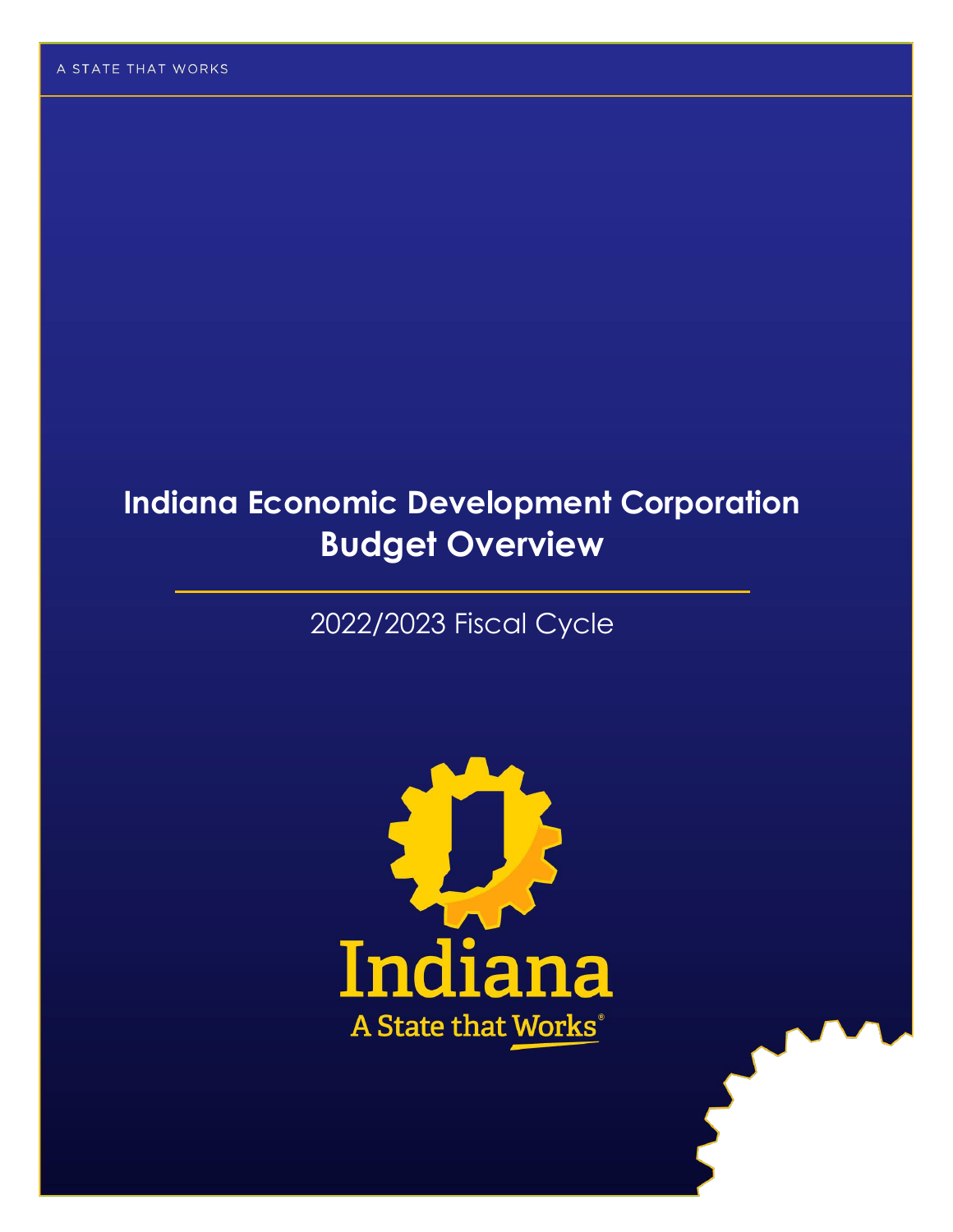

OMB Director Cris Johnston & State Budget Director Zachary Jackson,

Since our creation in 2005, the IEDC has been committed to making Indiana *A State That Works* for business. In coordination with strong leadership in the General Assembly and previous administrations, we balanced our budgets, cut costs and taxes, and reduced burdensome regulations, catapulting Indiana to its place as best in the Midwest and fifth in the nation for doing business and, more importantly, allowing job creators to focus on what matters most – their businesses and their employees.

Now, under the leadership of Governor Eric J. Holcomb, we're taking Indiana's economy to the Next Level, cultivating an innovative, diverse, and vibrant ecosystem that attracts high-growth companies and skilled talent from across the world. Since 2017, we've:

- Modernized Indiana's tax code and created new tools to help innovators start, scale, and commercialize quickly and efficiently;
- Increased foreign direct investment commitments by nearly 300 percent;
- Secured the state's first nonstop transatlantic flight;
- Helped launch 1,027 new businesses with the support of the Indiana SmallBusiness Development Center; and
- Secured more than 100,000 new Hoosier job commitments an all-time record high.

This year has brought unprecedented challenges for us all, and the IEDC adapted quickly to support the state's response to the global COVID-19 pandemic. We partnered with 18 Indiana manufacturers and logistics providers that shifted gears to produce personal protective equipment (PPE) and secured more than 38 million pieces of PPE through donations and direct purchases to combat shortages and get critical supplies to Indiana's hospitals, first responders, long-term care facilities, and health care providers.

We stood up a Critical Industries Hotline to help businesses navigate new challenges during the statewide Stay At Home order and subsequent reopening. We secured federal disaster relief funding to support Indiana small businesses and launched a PPE Marketplace to help businesses reopen and employees get back to work safely. We convened an Economic Relief and Recovery Team in partnership with the Governor's Office and continue to work to get crucial funding and resources to Hoosier businesses through programs like federal small business loans, the Indiana Small Business Restart Grant, and Indiana Black Expo Minority Small Business Series.

As Indiana continues to battle this health crisis, alongside the nation and the world, it is perhaps more pertinent than ever before to continue our strong focus on economic development. It was this focus that put Indiana in a strong and stable position heading into the pandemic with \$2B in cash reserves and an ability to respond effectively, and it is the same focus that will determine our position on the other side of COVID-19 for months, years, and generations to follow.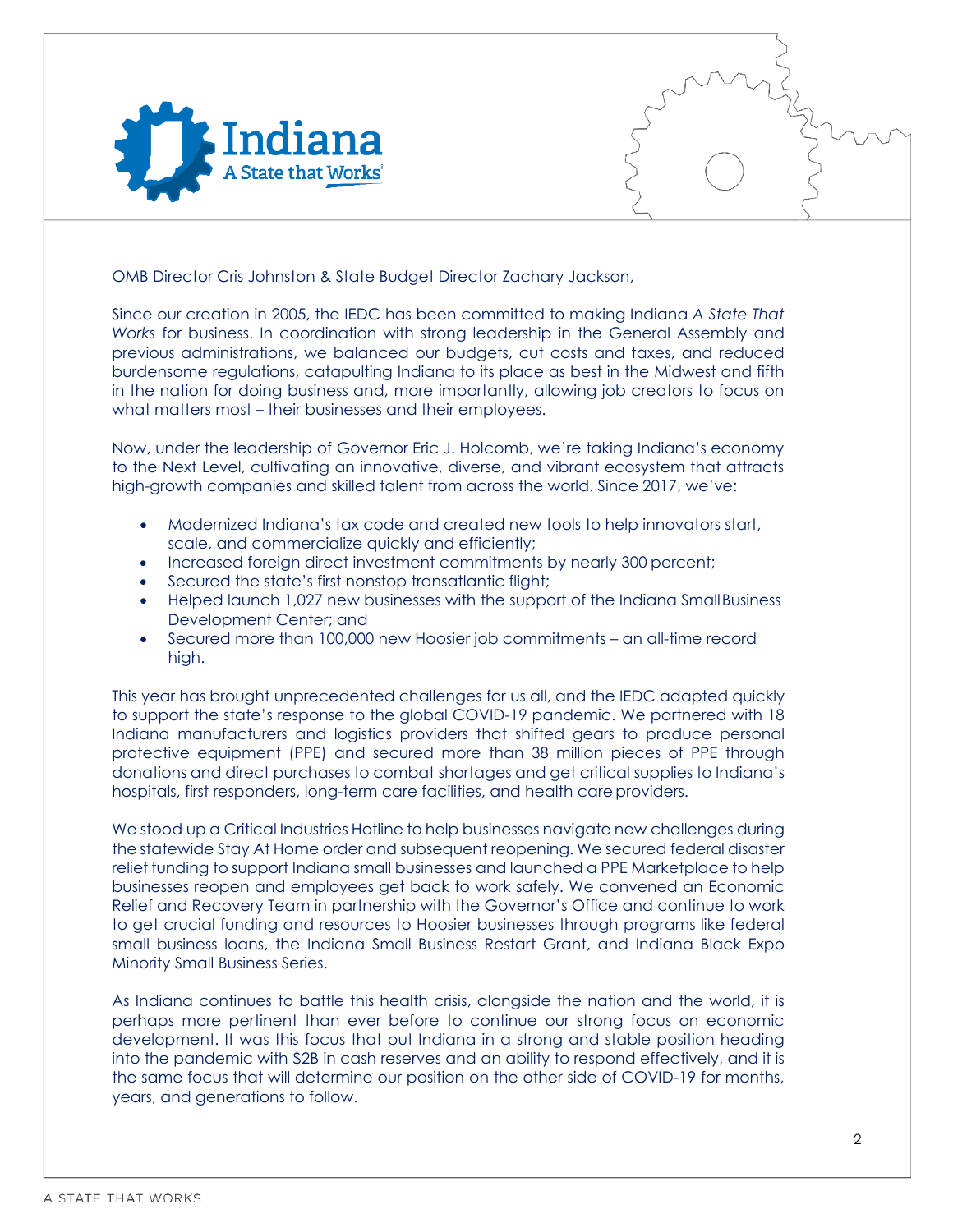

As we push forward, that remains our sole focus – creating a diverse economic environment that provides all Hoosiers the opportunity to prosper. As a result, this submission contains the IEDC's request to further funding of incentives, initiatives, and programs that provide flexibility in a quickly-changing environment and drive long-term economic growth by retaining and attracting growing businesses, propelling innovation and entrepreneurship, and investing in our communities and in our people.

Together, we will not only get Indiana Back on Track, we'll keep moving toward the Next Level.

Sincerely,

James A. Schellingen

James A. Schellinger Indiana Secretary of Commerce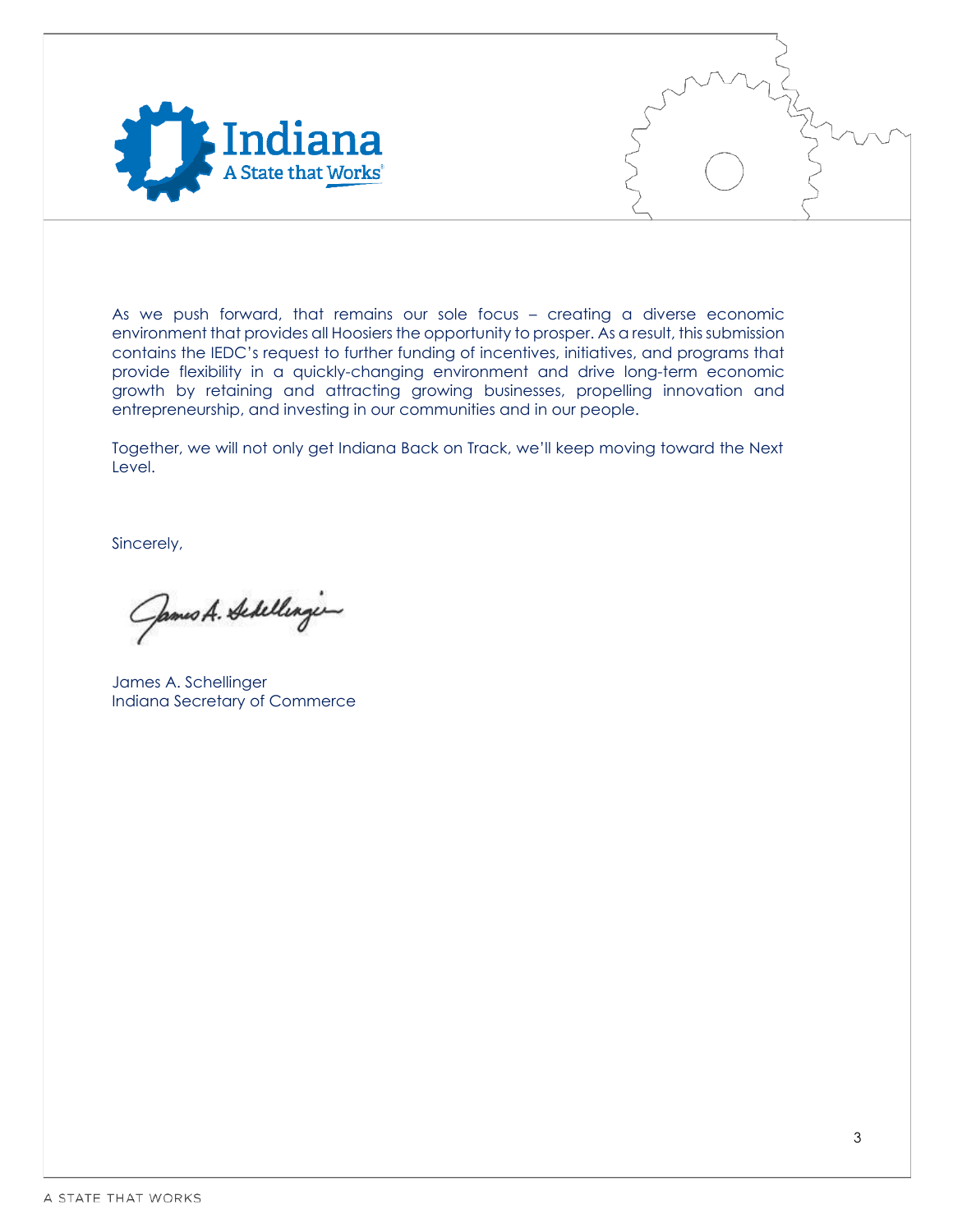



# **Table of Contents**

# Contents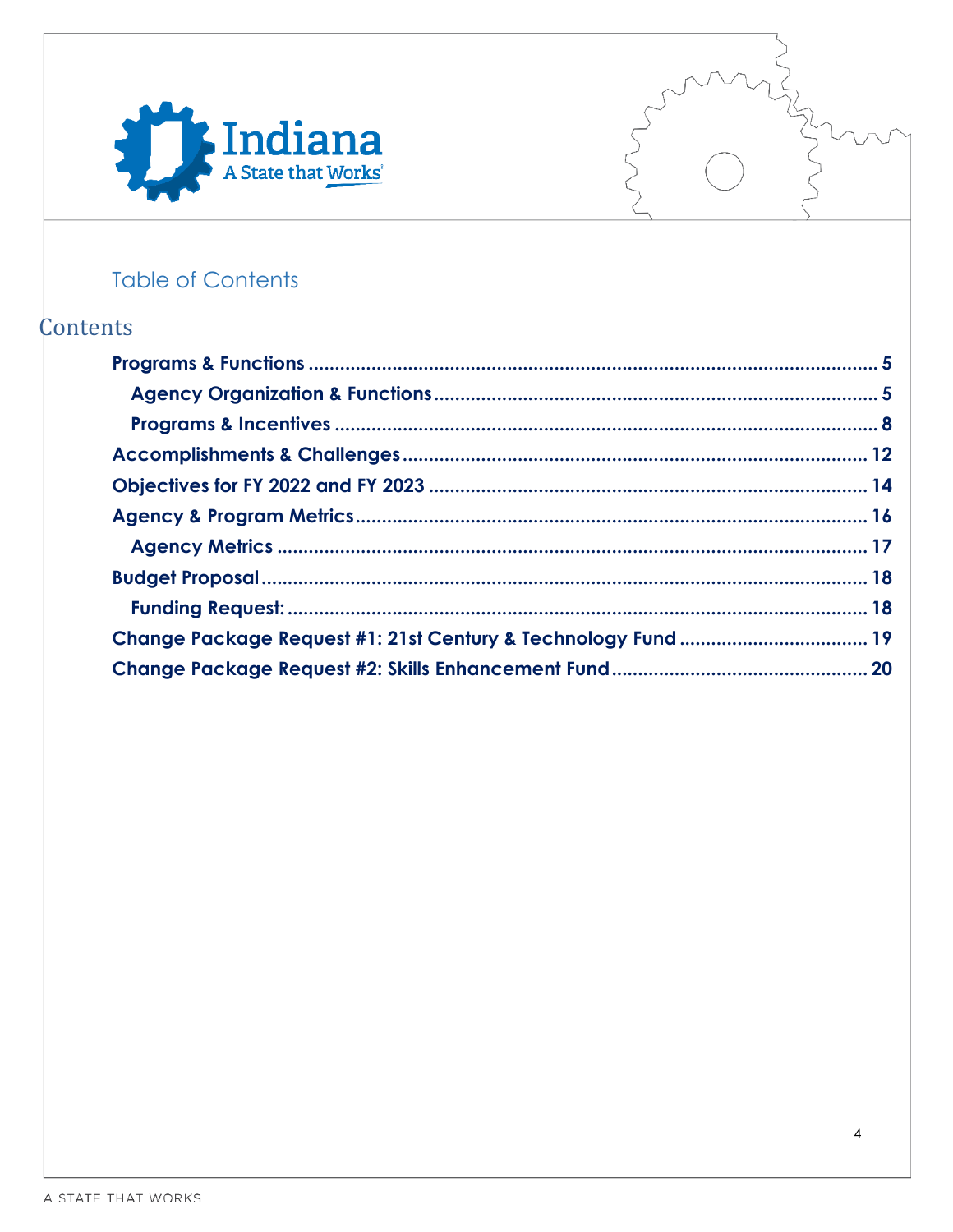

### <span id="page-4-0"></span>**Programs & Functions**

#### <span id="page-4-1"></span>**Agency Organization & Functions**

The Indiana Economic Development Corporation (IEDC) is the State of Indiana's primary economic development agency.

In order to respond quickly to the needs of businesses, the IEDC was established in February 2005 to operate like a business.1 The IEDC is organized as a public-private partnership governed by a 15-member board. The IEDC Board of Directors is chaired by Governor Eric J. Holcomb and reflects the geographic and economic diversity of Indiana.

The IEDC exists to improve the quality of life for the citizens of Indiana by encouraging the: (1) diversification of Indiana's economy and the orderly economic development and growth of Indiana; (2) creation of new jobs; (3) retention of existing jobs; (4) growth and modernization of existing industry; and (5) promotion of Indiana. *See* Indiana Code § 5-28-1-1.

At its core, the IEDC drives these outcomes by providing performance-based tax incentives and workforce training grants designed to secure quality jobs in strategic sectors through the expansion of existing businesses and the attraction of new businesses and investments to Indiana. Moreover, the IEDC is focused on creating a pro-growth, diverse, and attractive environment for business, innovation, and talent through supporting initiatives, including innovation and entrepreneurship resources, defense development, public infrastructure assistance, and talent attraction and retention efforts.

Together, these incentives and programs are strategically designed to ensure long-term economic growth, job creation, and talent attraction, providing all Hoosiers the opportunity to earn a good living and prosper in a diverse economic environment.

The IEDC consists of ten departments:

- Account Management
- Business Development
- Communications & Marketing
- Defense Development
- **Finance**
- Government & Community Affairs
- Human Resources
- Innovation & Entrepreneurship

<sup>1</sup>The IEDC is a non-major discretely presented component unit of government and a body corporate and politic, not a state agency, but an independent instrumentality exercising essential public functions.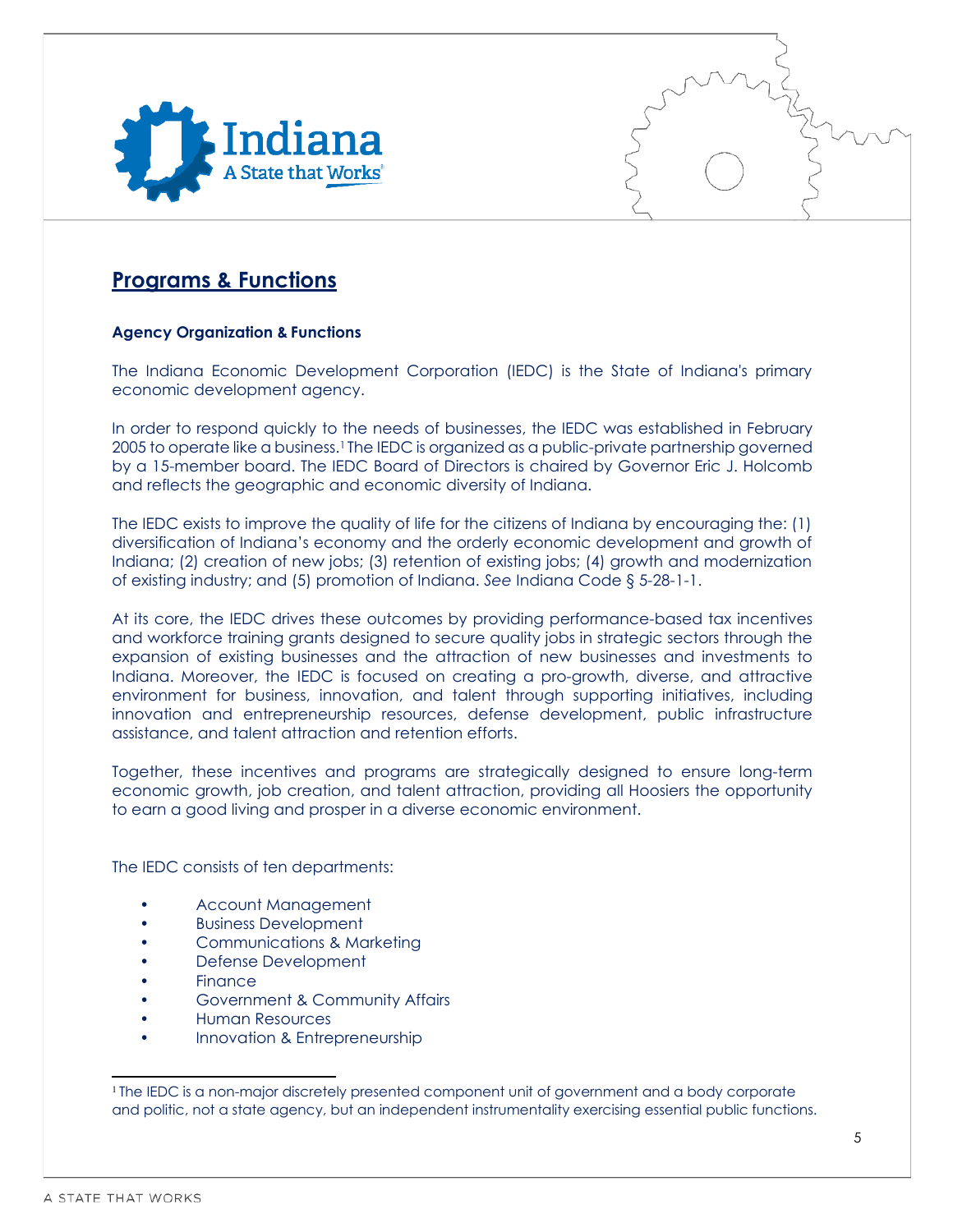

- International Engagement
- **Legal**

#### *Account Management*

The IEDC manages and monitors all incentive contracts, ensuring accountability and public transparency. The IEDC works collaboratively with companies to make sure they are meeting their contractual goals and certifies incentives based on the actual number of new jobs reported, number of employees trained, and capital investment made. If a company is not meeting its contractual requirements the IEDC works to recapture incentives that were previously certified when appropriate.

#### *Business Development*

The Business Development Department assists companies considering expansion in or relocation to Indiana. Project managers within this department serve as a company's primary point of contact for the purposes of identifying project sites, workforce availability, and pursuing performance-based economic development incentives. The department works collaboratively with businesses, community leaders, and state, local, and regional economic organizations to ensure efficient coordination to help create high-wage Hoosier jobs.

#### *Communications & Marketing*

The Communications & Marketing Department is responsible for developing and implementing strategies to promote Indiana's pro-growth business climate, supporting business development andlead generation opportunities, and bolstering the State's economic development efforts, successes, policies, small business resources, and key initiatives. This includes functions such as media relations, external affairs, events, social media, and an inhouse ad agency designed to deliver successful campaigns, both nationally and internationally.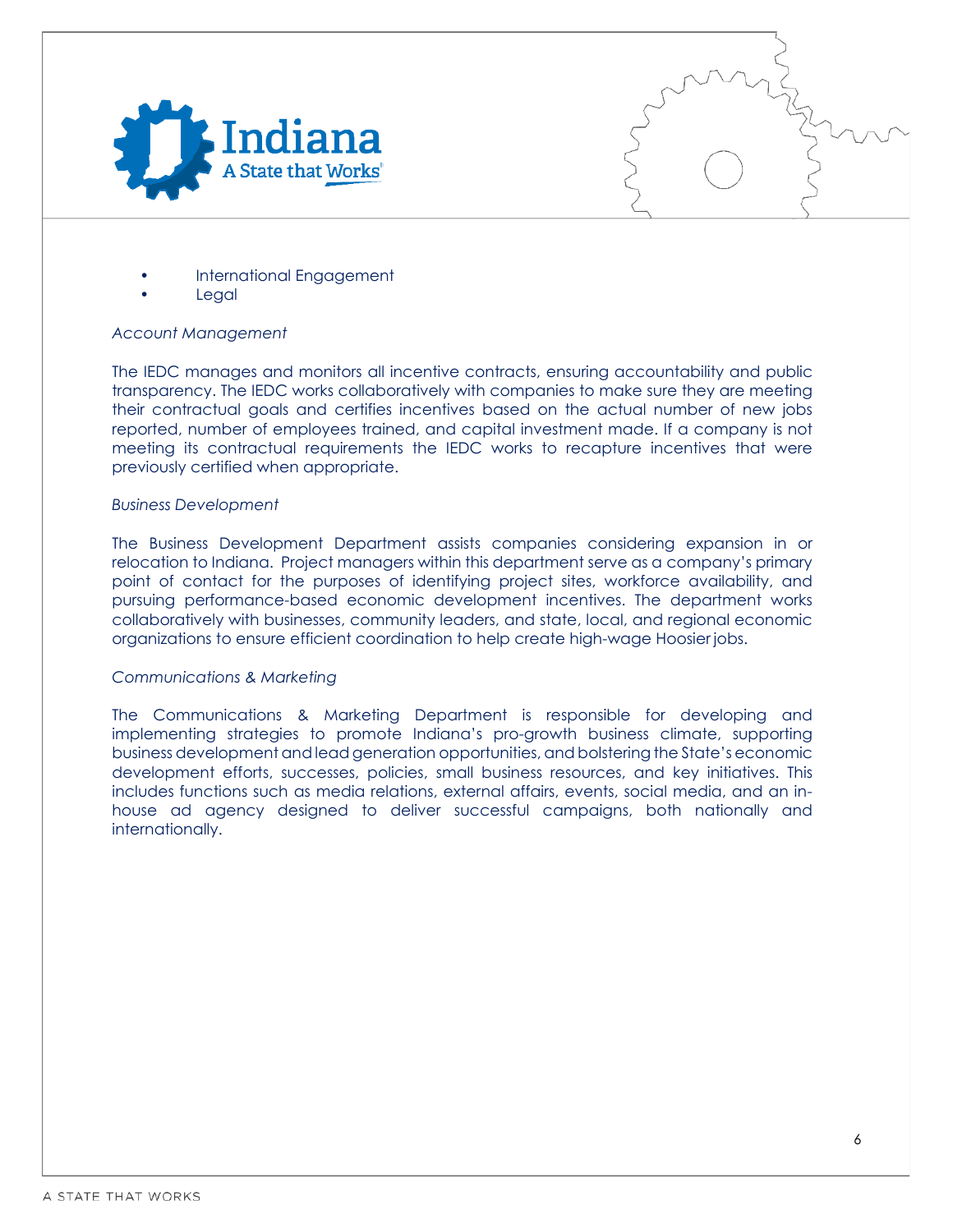

#### *Defense Development*

In 2019, Gov. Holcomb announced a comprehensive realignment of Indiana's defense development efforts, creating a more collaborative, strategic approach to growing and enhancing the state's defense industry and military assets by aligning the Indiana Office of Defense Development (IODD) as a new business unit of the IEDC. The Defense Development Department is responsible for promoting the state's defense assets, assisting in business development, attracting and supporting defense-related industry partnerships and activities. and helping Hoosier businesses secure government contracts through the Indiana Procurement Technical Assistance Center (PTAC).

#### *Finance*

The Finance Department is responsible for overseeing all financial management functions within the IEDC and the Indiana Economic Development Foundation. This includes budgeting, accounting, financial reporting, procurement, and administration of internalcontrols.

#### *Government & Community Affairs*

The Government & Community Affairs Department is responsible for legislative and state ombudsman activities, managing internal research efforts, developing and implementing legislative reforms, and helping existing and potential Indiana businesses navigate partner government agencies, ensuring open and transparent access to regulatory services. Additionally, the team leads the IEDC's regional economic development efforts, including the Regional Cities Initiative, Redevelopment Tax Credit, ongoing revitalization programs, and flight service development.

#### *Human Resources*

The Human Resources Department oversees the attraction and retention of the IEDC's talented workforce, manages the IEDC's performance management processes, trains employees, resolves employee concerns, and helps ensure compliance with IEDC HR policies.

#### *Innovation & Entrepreneurship*

The Innovation and Entrepreneurship Department is led by the IEDC's Chief Innovation Officer and encompasses small business and entrepreneurship functions, including the Indiana Small Business Development Center(SBDC), which provides no-cost resources for small businesses as well as the IEDC's innovation functions: public private partnerships, administration of the Venture Capital Investment Tax Credit, 21st Century Fund investments, the IEDC's relationship with Elevate Ventures, and the continued development of Indiana's key industry sectors.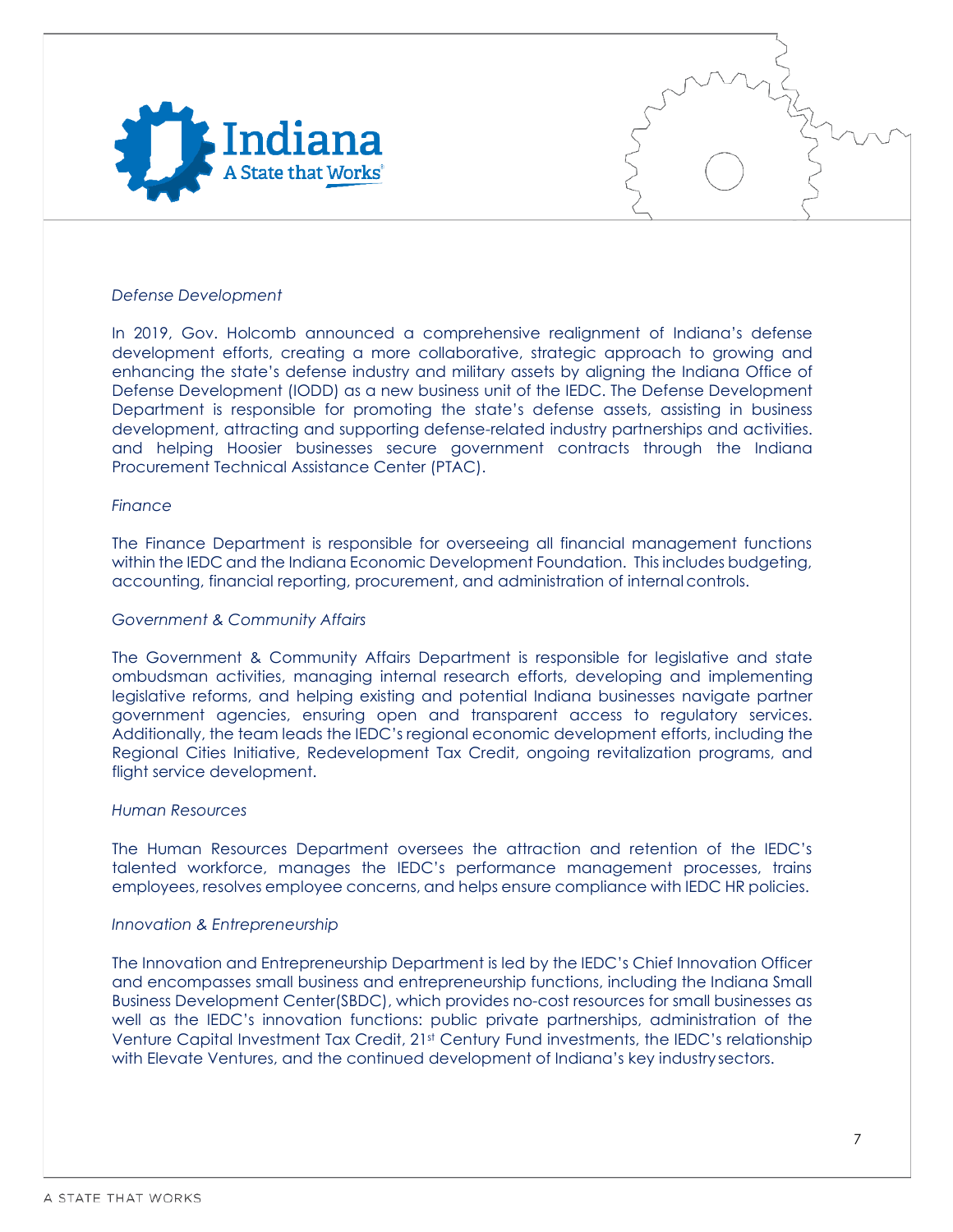

#### *International Engagement*

The International Engagement Department encompasses both international affairs and international business development team members, including IEDC employees and contractors located in Europe, the U.K., Japan, China, and Israel. This team is instrumental in helping to attract foreign direct investment and to elevate Indiana's leadership position in a global economy by engaging with elected and economic development officials, business executives, and industry leaders in strategic international markets.

#### *Legal*

The Legal Department provides counsel on all legal matters for the Corporation, including board governance, ethics, public records, and open door law issues and negotiates and helps manage the IEDC's professional services contracts, grant agreements, and other types of contracts. The Legal Department coordinates closely with the Account Management Department when compliance matters reach the point of needing additional legal assistance, as in the case of settlements, collection, bankruptcy, or other more complex matters.

#### <span id="page-7-0"></span>**Programs & Incentives**

#### *Job Creation & Business Investment*

#### **Economic Development for a Growing Economy (EDGE) Tax Credit for Job Creation**

The EDGE tax credit program, which is Indiana's primary job creation incentive, is a highly effective tool available to encourage high-wage job creation, business expansion, and capital investment in the state. The amount offered to recipients is based on the number of new jobs planned and the wages associated with those jobs.

EDGE tax credits are conditional and are certified annually for a period of up to 10 years based on the recipient's performance for the prior calendar year. The certification may be reduced pro-rata if a company's job creation goal was not fully reached for the year, and unearned amounts are lost following the 10-year period.

#### **EDGE for Retention**

The EDGE-R job retention tax credit program is used in rare circumstances to encourage a company to remain in Indiana rather than relocate, thereby keeping existing jobs in the state. EDGE-R tax credits, which may be used in combination with job creation incentives, are also conditional, requiring the company to remain in Indiana and maintain a certain contractually-agreed to level of employment in order to claim and keep theincentives.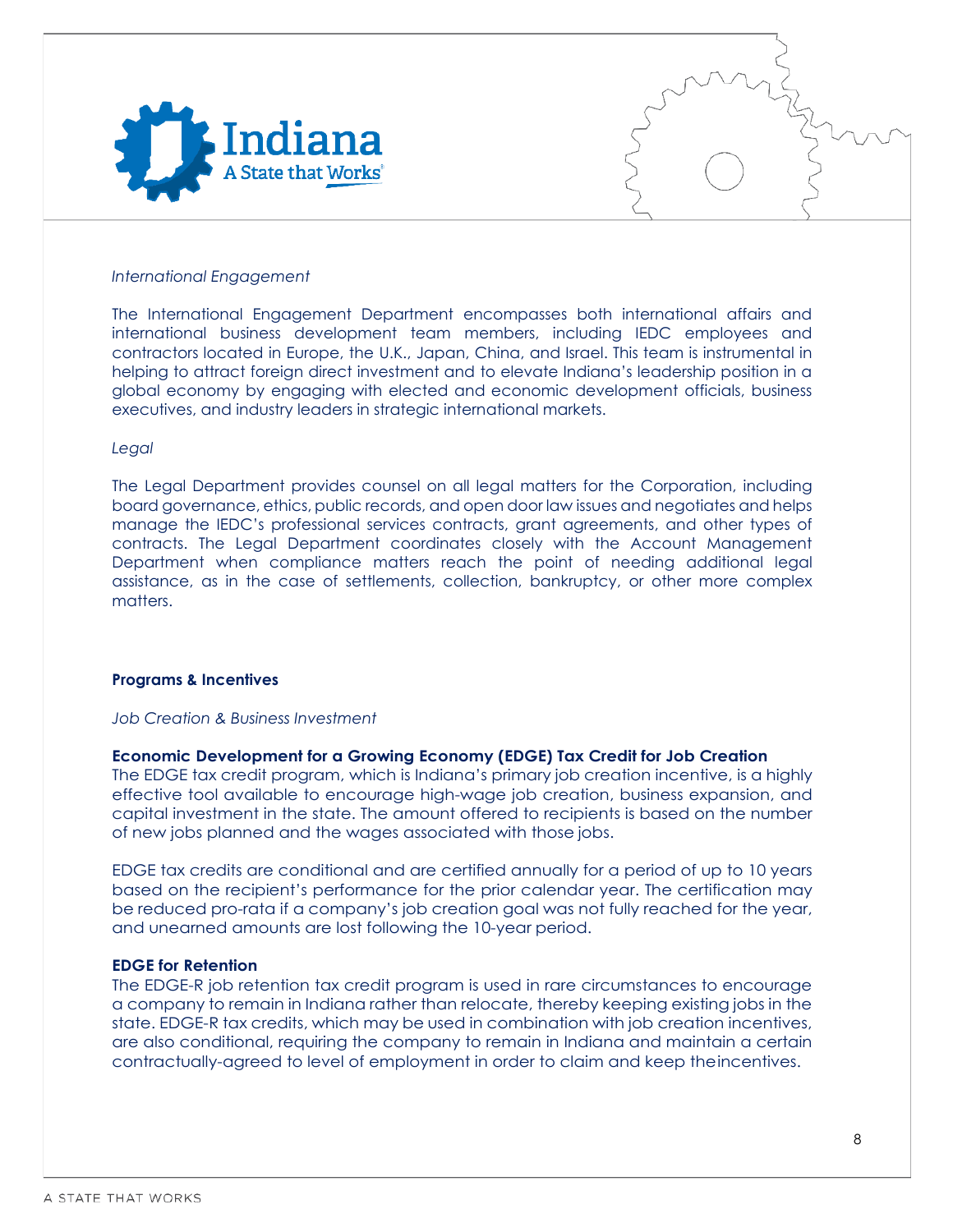

#### **EDGE-Non Resident**

The EDGE-Non Resident (EDGE-NR) tax credit provides a non-refundable tax credit to businesses that create new jobs that are filled by residents from another state. That credit certification is phased in annually for up to 10 years based upon the employment ramp up outlined by the business.

#### **Hoosier Business Investment Tax Credit**

The Hoosier Business Investment (HBI) Tax Credit provides incentives to businesses to support job creation and capital investment, and to improve the standard of living for Indiana residents. The non-refundable corporate income tax credits are calculated as a percentage of the eligible capital investment to support the project. The credit may be certified annually, based on the phase-in of eligible capital investment, over a period of two full calendar years from the commencement of the project.

#### **Economic Development Fund**

The EDF program (Indiana Code § 5-28-8-8) provides grants to communities or nonprofits to support various economic development initiatives, including public works projects, technical assistance and studies, economic adjustment assistance, and industry-focused initiatives.

#### **Business Promotion and Innovation Fund**

The Business Promotion and Innovation Fund was established to promote business investment and encourage entrepreneurship and innovation. The funding may be used to encourage regional development initiatives, incentivize direct flights both internationally and domestically to and from airports across Indiana, advance innovation and entrepreneurship education, programming, and resources through strategic partnerships, promote the State of Indiana and its competitive business climate to national and international audiences, and support activities that encourage international growth and trade.

#### *Redevelopment & Quality of Place*

#### **Community Revitalization Enhancement Tax Credit**

The Community Revitalization Enhancement District (CRED) tax credit provides an incentive for investment in community revitalization enhancement districts. Please note that the CRED tax credit is not the same as the CRED financing tool.

#### **Industrial Development Grant Fund**

The Industrial Development Grant Fund (IDGF) provides assistance to municipalities and other eligible entities with off-site infrastructure improvements needed to serve the proposed project site. Upon review and approval of a local recipient's application, project specific milestones are established for completing the improvements. IDGF will reimburse a portion of the actual total cost of the infrastructure improvements. The grant will be paid as each milestone is achieved, with final payment upon completion of the last milestone of the infrastructure project.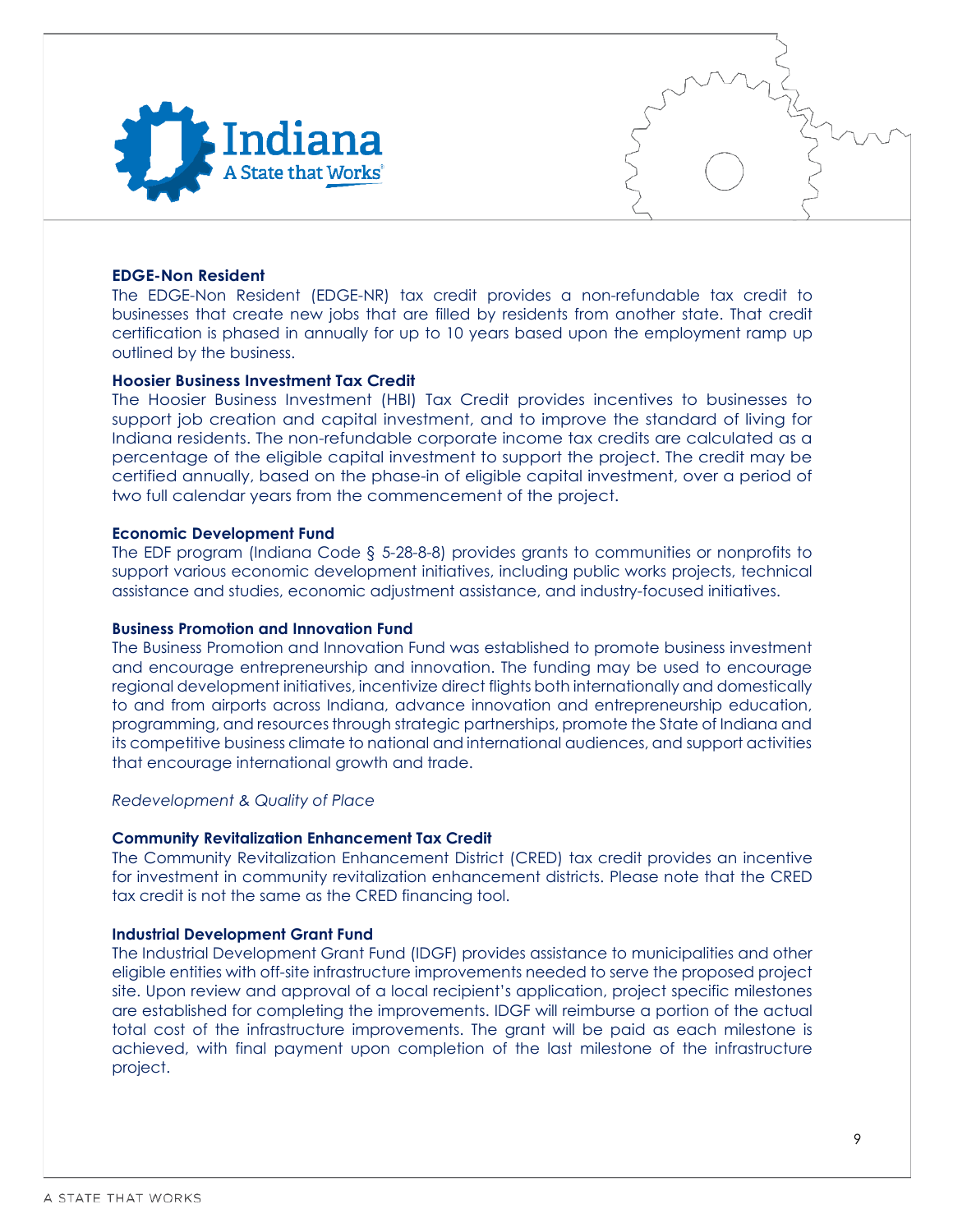

#### **Redevelopment Tax Credit**

The Redevelopment Tax Credit (RTC) provides an incentive for investment in the redevelopment of vacant land and buildings as well as brownfields. This credit provides companies and developers an assignable income tax credit for investing in the redevelopment of communities, improving quality of place, and building capacity at the local level. The IEDC may not award more than \$50M in credits each state fiscal year. Any credit award over \$7M must include a requirement that a portion of the credit be repaid by the company or developer.

#### **Regional Cities Development Fund**

The Regional Cities Development Fund supports economic development and quality of place initiatives by providing grants and loans to Regional Development Authorities. In 2015, three Regional Development Authorities were selected as recipients of Regional Cities grants based on comprehensive development plans reviewed by the Strategic Review Committee and approved by the IEDC Board of Directors. Monies from this fund serve as an additional economic development tool for RDAs with their purpose designed to foster additional regional collaboration, leverage local and private investment, enhance quality of place to retain and attract top talent, and provide additional economic benefit to the State of Indiana.

#### *Innovation & Entrepreneurship*

#### **Data Center Sales Tax Exemption**

The Data Center Gross Retail and Use Tax Exemption provides a sales and use tax exemption on purchases of qualifying data center equipment and energy to operators of a qualified data center for a period not to exceed 25 years for data center investments of less than \$750 million. If the investment exceeds \$750 million, the IEDC may award an exemption for up to 50 years.

#### **Headquarters Relocation Tax Credit**

The Headquarters Relocation Tax Credit (HQRTC) provides a non-refundable tax credit to a business that relocates its headquarters to Indiana. The credit is assessed against the corporation's state tax liability.

#### **Small Headquarters Relocation Tax Credit**

The Small Headquarters Relocation Tax Credit (S-HQRTC) provides a refundable tax credit to a small, high-growth business that relocates its headquarters or a number of employees equal to 80% of the company's total payroll to Indiana. The credit is assessed against the corporation's state tax liability.

#### **Venture Capital Investment Tax Credit**

The Venture Capital Investment (VCI) Tax Credit program provides a non-refundable tax credit to individuals or corporate investors who provide qualified debt or equity capital to Indiana companies, improving access to capital for fast-growing Indiana companies. A VCI tax credit certified for an investment made after July 1, 2020 may be assigned to anothertaxpayer.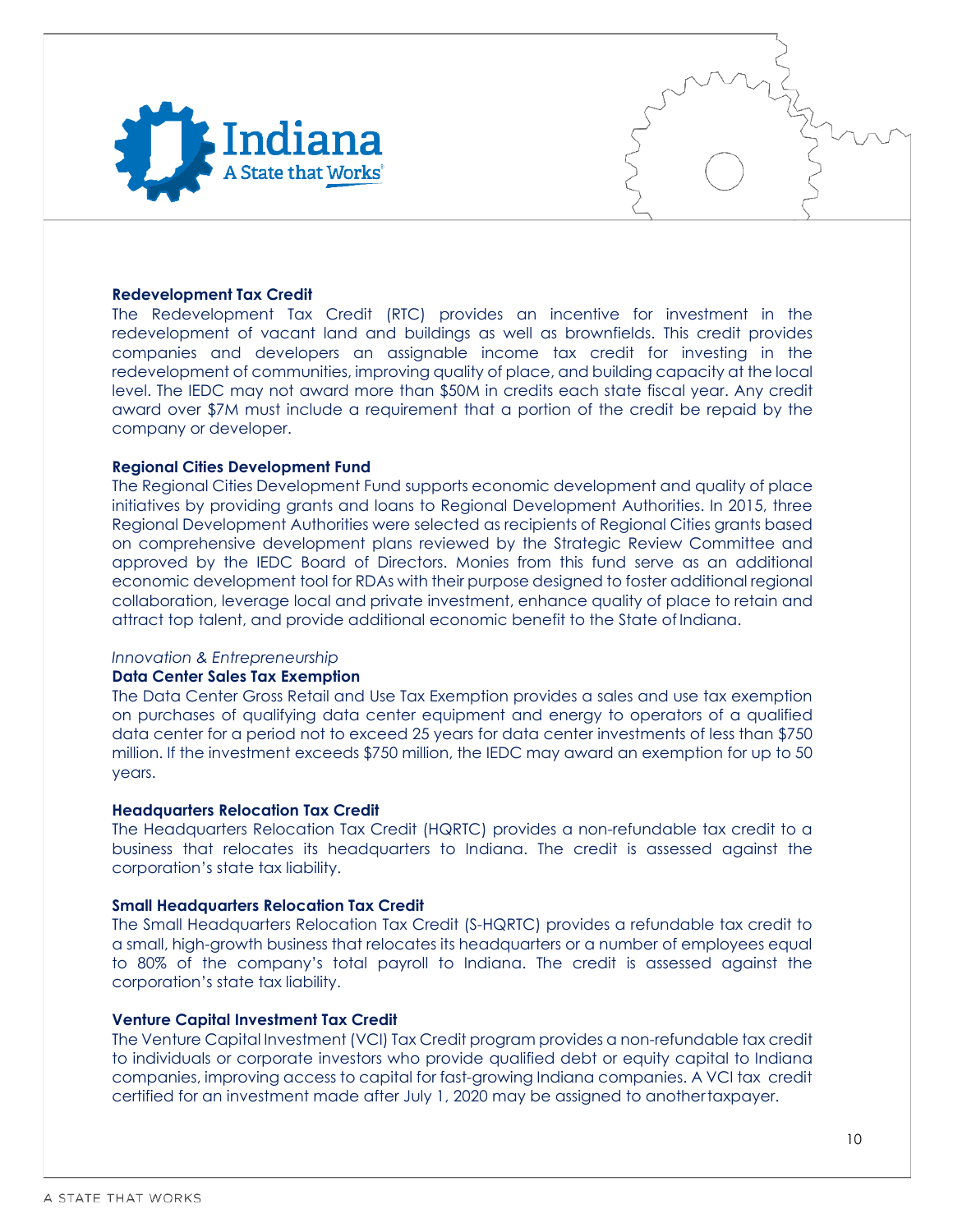

#### **21st Century Research and Technology Fund**

The 21 Fund program (Indiana Code § 5-28-16) provides grants or loans to recipients engaged in the commercialization of innovative new technologies. In addition to programs within the 21 Fund managed by Elevate Ventures—including SBIR/STTR state matching grants, the Elevate Purdue Foundry Fund, the Indiana Angel Network Fund, Indiana Seed Fund Holdings, 21 Fund direct investments, and the Indiana High Growth Fund—the 21 Fund has been used to financially support industry-driven, public-private partnerships such as the Central Indiana Corporate Partnership, Indiana Biosciences Research Institute, and the Battery Innovation **Center** 

#### **Skills Enhancement Fund**

The Skills Enhancement Fund (SEF) provides assistance to companies to support training of employees required to support business growth in Indiana. The grant may be provided to reimburse a portion (typically 50%) of eligible training costs over a period of two full calendar years from the commencement of the project. Grants from the Skills Enhancement Fund may only support training that leads to a post-secondary or nationally-recognized industry credential, or is specialized company training. If the training is provided to an existing employee, the company must also provide an increase in wages. Specialized company training should meet the applicable industry standard or be administered by a third party.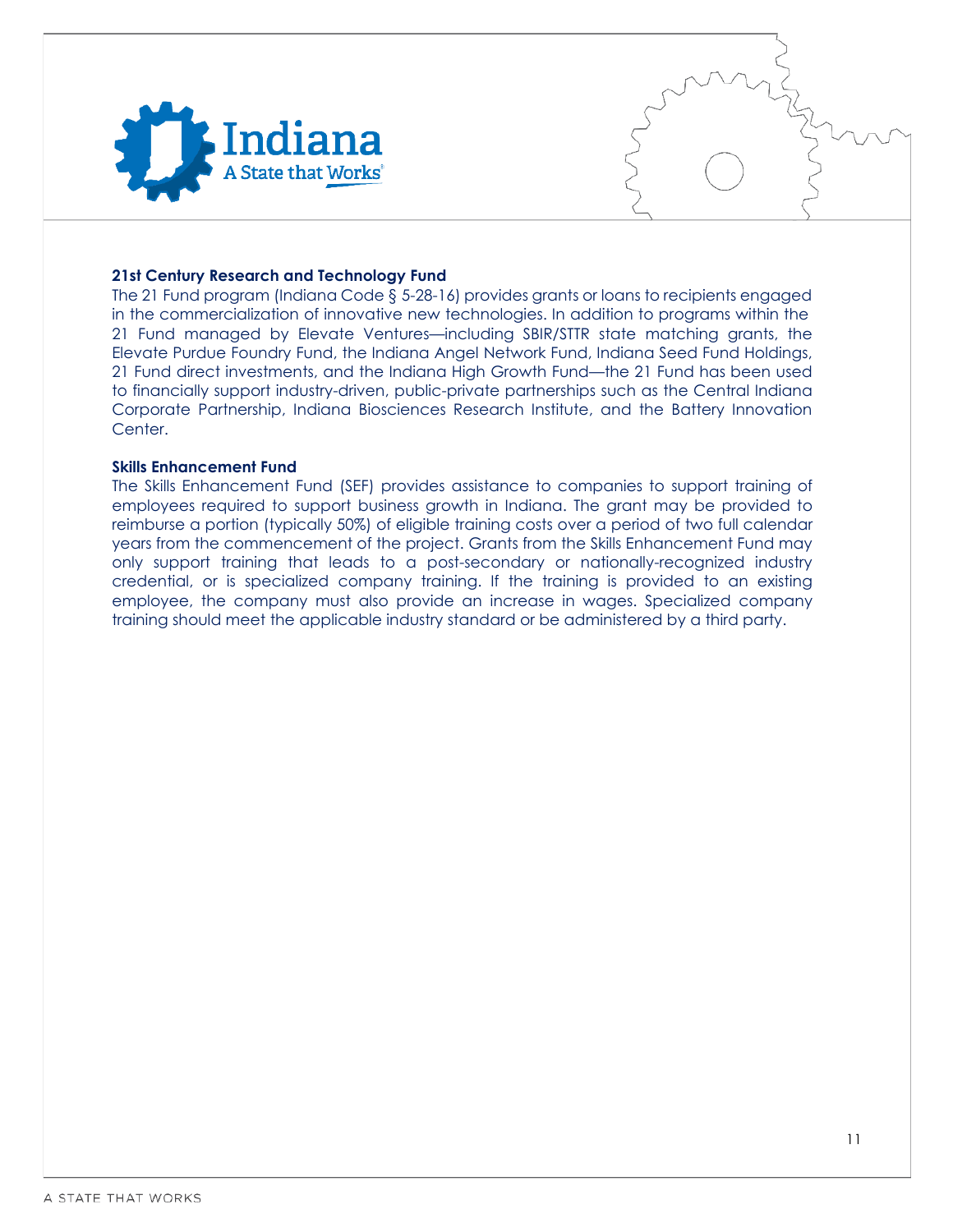

## <span id="page-11-0"></span>**Accomplishments & Challenges**

The IEDC uses an aggressive and strategic approach to attract and encourage new business investment and job creation in Indiana, targeting companies in Indiana's high-growth, highdemand sectors, such as advanced manufacturing, aerospace and defense, ag biosciences, life sciences, logistics, information technology, cybersecurity, energy, and sports merchandising and manufacturing.

Through these efforts, the IEDC has achieved three record-breaking years for economic development under Gov. Holcomb's leadership. In fact, earlier this year, we set a new, alltime high with more than 100,000 new jobs committed since 2017, surpassing totals of all previous four-year terms. And in spite of the unprecedented challenges of 2020, we're on pace to set more records this year, having already secured \$2.79B in planned capital investment and 19,373 new job commitments at an average wage of \$27.07/hour – 17.6% higher than the state's average wage.

While the IEDC remains committed to pursuing new economic development opportunities, we take the Governor's promise of 'delivering great government service' to heart. Our business development team utilizes a cost benefit analysis for each project, aligning incentives with the potential impact on Hoosier careers, families, communities, and per capita income and ensuring that state resources are being used as judiciously as possible. And, once the project is underway, our account management team remains committed to protecting taxpayer dollars through its compliance efforts by holding businesses accountable for their investment and job creation plans.

Earlier this year, pre-pandemic, the business climate in Indiana looked much different than the landscape during the IEDC's establishment in 2005. Since 2009 alone, the state's unemployment rate had dropped from more than 10 percentage points to hovering around 3 percent, while Indiana's labor force growth has outpaced the nation during that same period. These accomplishments have brought on new challenges, such as workforce shortages or limited capital, and the IEDC continues to evolve to meet changing economic development needs.

**Economic Relief & Recovery.** The current global health crisis has significantly impacted our businesses and our workforce, and while metrics such as unemployment appear to be trending in a positive direction, the near-term trajectories and the long-term impacts on the state's economy remain unclear. The pandemic has created new challenges for economic development, such as layoffs and furloughs and reduced corporate budgets, but it has also highlighted and exacerbated the challenges we were already facing in Indiana.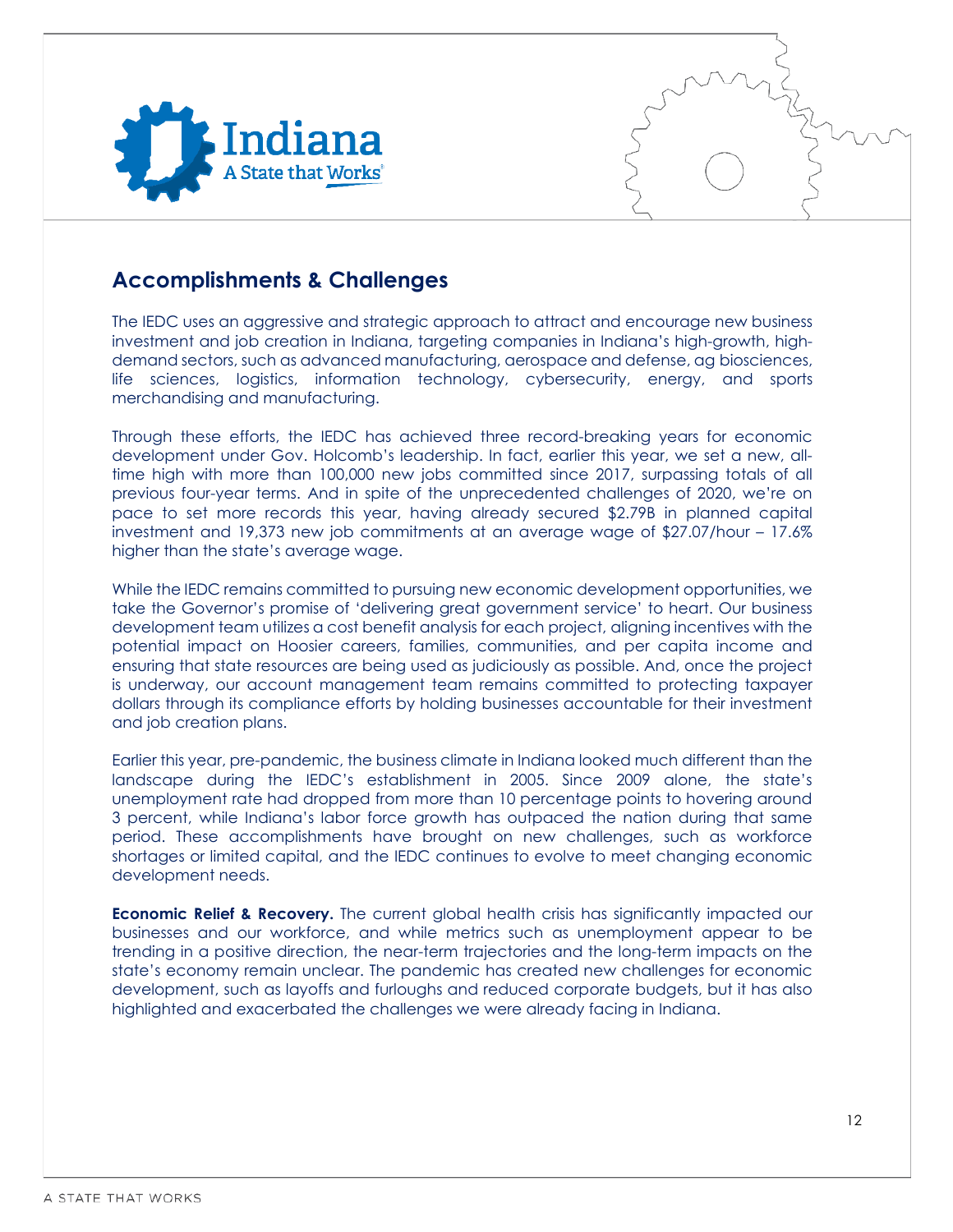

As we move forward, the IEDC will continue to be squarely focused on relief and recovery resources, leveraging federal disaster funding from sources like the CARES Act and U.S. Small Business Administration and ramping up resources and direct support through the Indiana Small Business Development Center. It is equally important, however, that we continue to invest now in initiatives and programs – like advancing technology, increasing quality of place, and skilling up talent – that will position our workforce, our businesses and our communities for long-term economic growth.

**Talent Retention and Attraction.** As we continue to attract new business and jobs to the state, the biggest threat to Indiana's future economic growth is our population. The Indiana Regional Cities Initiative (RCI) spurred the state's focus on transforming our regions into nationallyrecognized destinations to live, work, and play in order to retain and attract top talent to the state. To date, North Central, Northeast and Southwest Indiana have invested \$125.3 million in 69 quality of place projects, and the IEDC continues to carry out the vision of the Regional Cities Initiative through redevelopment and revitalization programs focused on improving the livability and vitality of our communities.

These challenges and the opportunities first identified in 2015 by the Regional Cities Initiative are at the forefront now more than ever. Companies across the state and around the world have shifted to remote work due to COVID-19, and many businesses are actively evaluating extending or expanding 'work from anywhere' policies for employees. In a day and age where employees can work anywhere, we must ensure they want to work from Indiana.

**A 21st Century Economy and Skilled Workforce.** The Governor has said time and again that if we aren't leading, we're falling behind. The IEDC has spent the last two years building up our innovation and entrepreneurship team that is actively working to propel Indiana into a leadership position, fostering an environment that allows new ideas and new companies to flourish. While we're seeing tremendous progress across a number of sectors and communities in Indiana, we must ensure that start-up and scale-up businesses have the capital, resources, and skilled workforce needed to grow, that the state's policies are aligned with 21st Century initiatives, and that Indiana is inspiring and preparing students to be tomorrow'sleaders.

**A Place in the Global Economy.** With recent and continued advancements in technology, the world is more connected than ever before. Businesses are no longer defined by a physical location as it is easier than ever before to employ talent in multiple time zones, serve customers in different continents, and identify new opportunities with the click of a finger.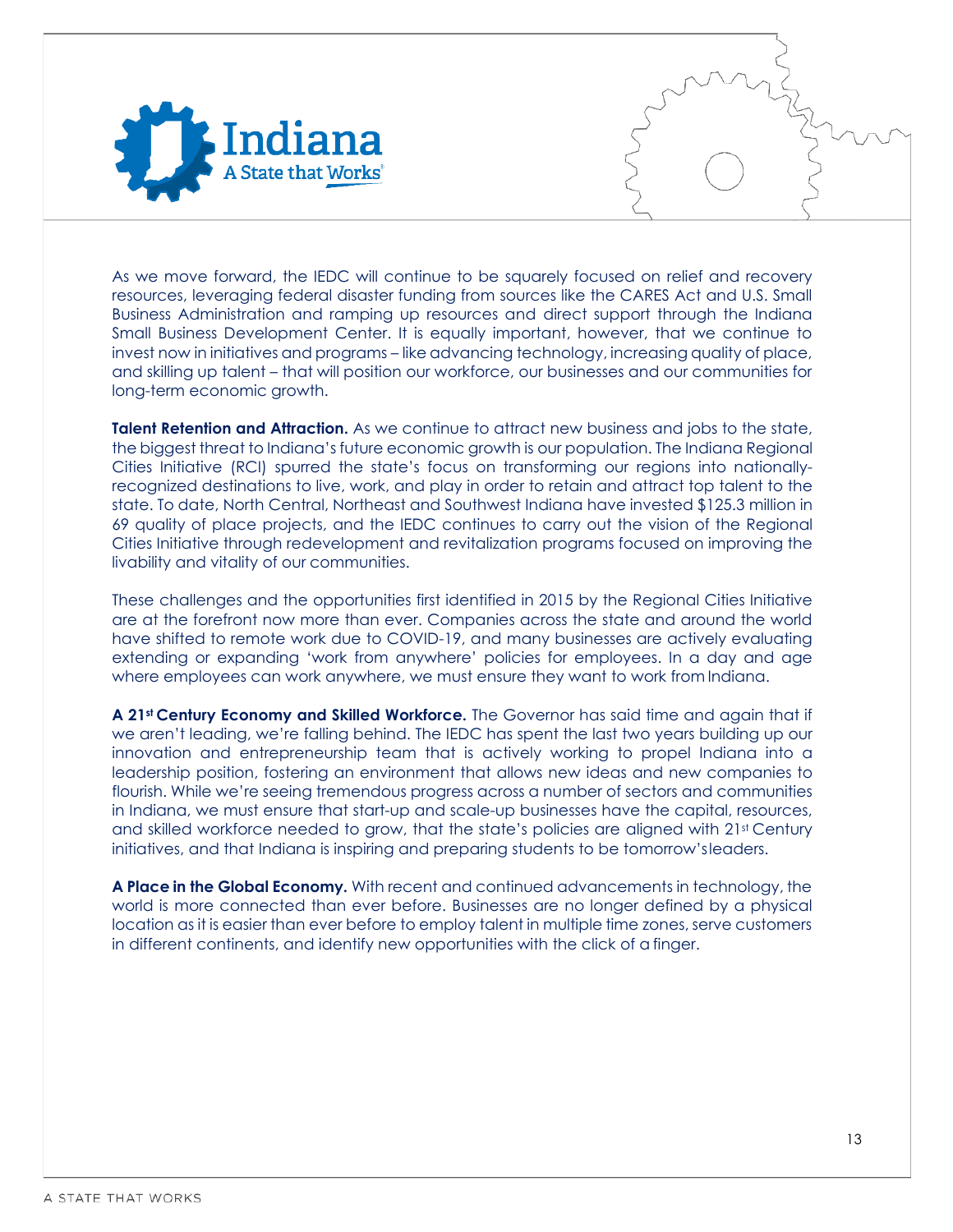

We're refining our business development and marketing strategies, finding new and increased ways to reach decision makers and skilled talent, and generating opportunities in promising, international markets. We're meeting those decision makers on their home turf (whether in person or virtually), pitching Indiana as the best place in the world for business in order to bring global investments and jobs back here for Hoosiers. And, despite the current slowdowns in commercial aviation, the IEDC is still actively working to increase nonstop flights to and from Indiana's airports because businesses and top talent alike want to locate in connected communities with quick access to other parts of the country and the world.

## <span id="page-13-0"></span>**Objectives for FY 2022 and FY 2023**

The IEDC's core purpose is to create the opportunity for all Hoosiers to earn a good living and prosper in a diverse economic environment that encourages growth, creates and retains the jobs of today, and attracts and invests in the jobs of tomorrow. And we work day-in and dayout, even in the midst of a global pandemic, to achieve these goals.

This year, our organization has taken on an expanded role, transforming into a PPEprocurement agency, taking an active role in the Governor's Economic Recovery Task Force, and developing and launching numerous new programs and initiatives to support COVID-19 response and recovery efforts. In spite of this and the increased challenges faced by businesses in 2020, the IEDC has continued to operate at the 'speed of business,' achieving significant economic development milestones to support near- and long-term economic growth.

So far this year, the IEDC has:

- Secured 180 commitments from businesses to locate or expand in Indiana. Together, these businesses plan to invest \$2.79B in their Indiana operations and create up 19,373 new jobs at an average wage of \$27.07/hour – 17.6% higher than the state's average wage – in the coming years. And, we're done yet – our team is working to secure commitments for the 9,000+ new jobs in our pipeline.
- Provided 259 entrepreneurs and small businesses through the Indiana Small Business Development Center. Through the ISBDC's 10 regional offices, we have helped foster 179 new business starts, create 1,580 new jobs and infuse \$82 million in capital into Indiana small businesses.
- Helped Indiana companies secure \$297 million in 3,127 government contracts through Indiana Procurement Technical Assistance Center. So far this year, 414 new Hoosier jobs have been created as a result of these contracts.
- Provided startup funding (investments and grants) to 63 Indiana companies through the IEDC's venture development partner, Elevate Ventures, which has been named the No. 1 most active venture capital fund in the Great Lakes Region for three years in a row. Since 2010, the state's total \$107.9 million investment has attracted another \$799.8 million in capital for Indiana startups from other sources – a 7.4 to 1 leverage ratio.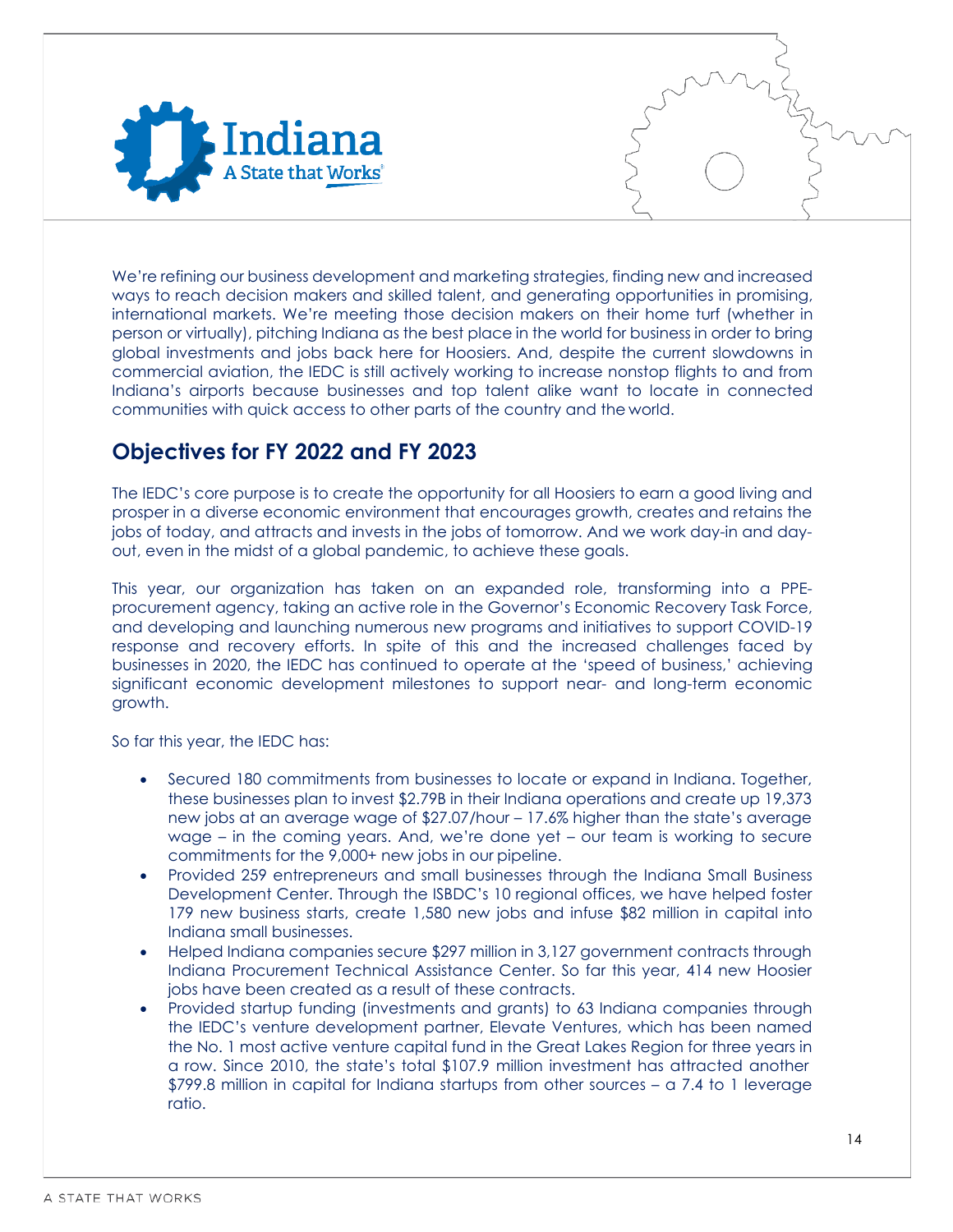

This year, as I'm sure you can attest, has highlighted the importance of being able to adapt, whether in government or in business, in order to be successful. We expect to see new curveballs and new business trends over the coming years as our state, nation, and world continue to fight this pandemic, and our ability to continue retaining and attracting jobs for future generations of Hoosiers relies on our ability to adapt and meet those new demands.

Over the next biennium, we intend to build significantly upon Indiana's success to date, and implement strategies to deliver on the Governor's vision of taking Indiana to the *Next Level*. The IEDC will continue to provide performance-based economic development incentives to companies growing here in Indiana and, with appropriate continued investment, will seek to accomplish the goals of the Governor's agenda through national and international marketing strategies, innovation and entrepreneurship initiatives, and quality of place programs.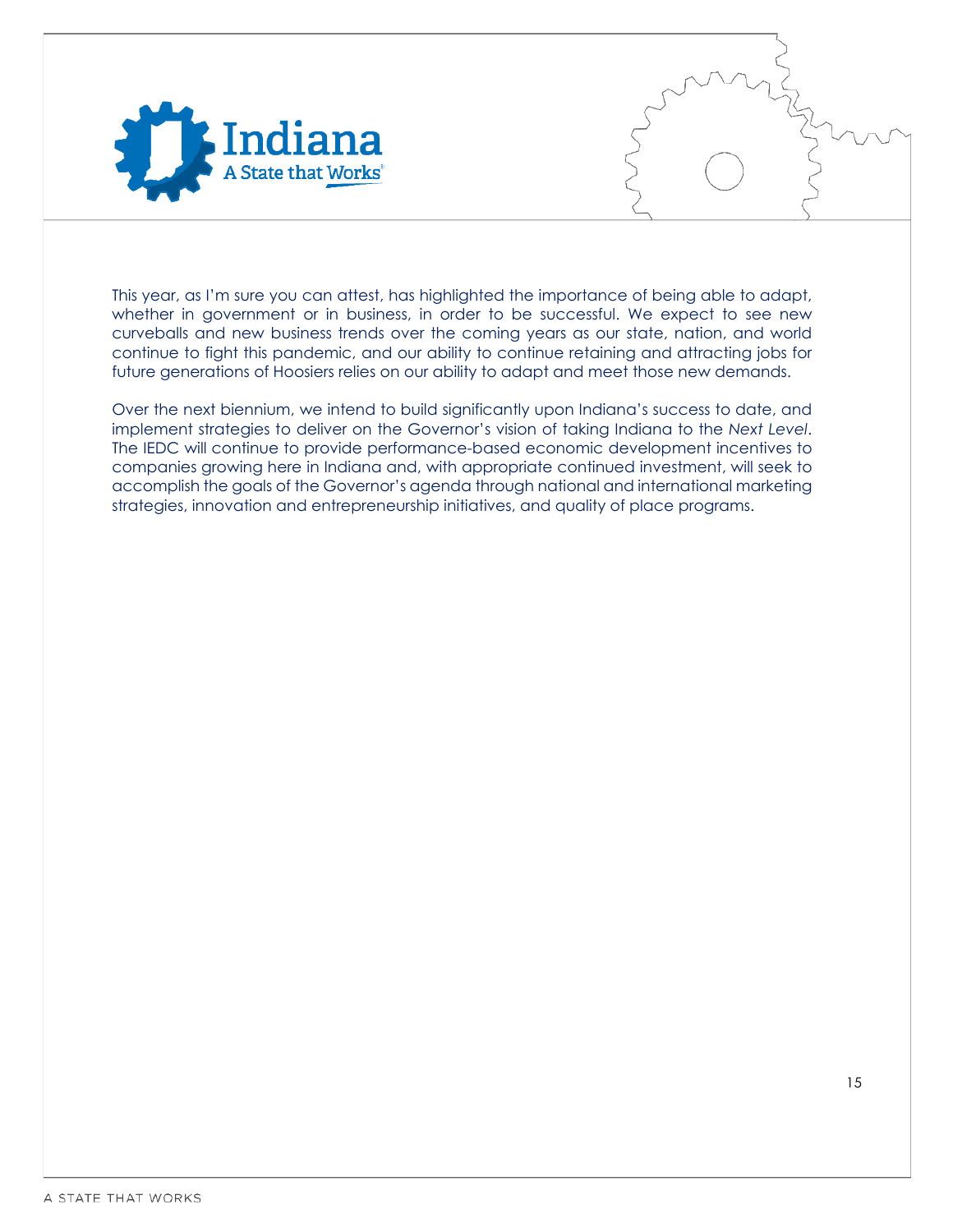

# <span id="page-15-0"></span>**Agency & Program Metrics**

#### **Job Creation & Business Investment**

- Job Commitments (Secured with Incentives):
	- o Number of attraction and expansion commitments
	- o Total capital investment committed
	- o Total new jobs committed
	- o Average hourly wage (weighted)
	- o Total new payroll committed
	- o Average incentives per new payroll dollar
	- o Average break-even period (in years)
- International Job Commitments:
	- o Total foreign direct investment commitments and associated metrics (above)
- Jobs Realization & Compliance (Active Incentive Contracts):
	- o Cumulative net new jobs, and average wage, reported
	- o Jobs created in excess of break-even point
	- o Net benefit (withholdings tax benefit) in excess of break-even point

#### **Redevelopment & Quality of Place**

- Regional Cities Initiative: Projects completed, total capital investment in quality of place initiatives, investment leverage ratio (amount of regional, local and private sector funding vs. state investment), population growth and migration patterns
- Redevelopment & Revitalization: Number of projects, total project capital investment, investment leverage ratio
- Flight Service Development: Strategic nonstop flights secured

#### **Innovation & Entrepreneurship**

- Investment activity and investment leverage ratio (for both public-private partnerships and 21 Fund investments)
- Overall statewide venture capital activity, investments in high-potential startups, rate of new business creation
- Indiana SBDC:
	- o Small business starts, jobs created and capital infusion generated
	- o Number of new clients and total counseling hours
	- o Percent of underserved (woman-owned, minority-owned, veteran-owned) clients
	- o Net dollar earned/returned in capital infusion to small businesses

#### **Defense Development**

- Federal defense investment in Indiana
- Indiana PTAC:
	- o Number and amount of government contracts secured by Indiana businesses
	- o Number of new clients and total counseling hours
	- o Jobs added as a result of contracts
	- o Net dollar amount earned/returned in contract dollars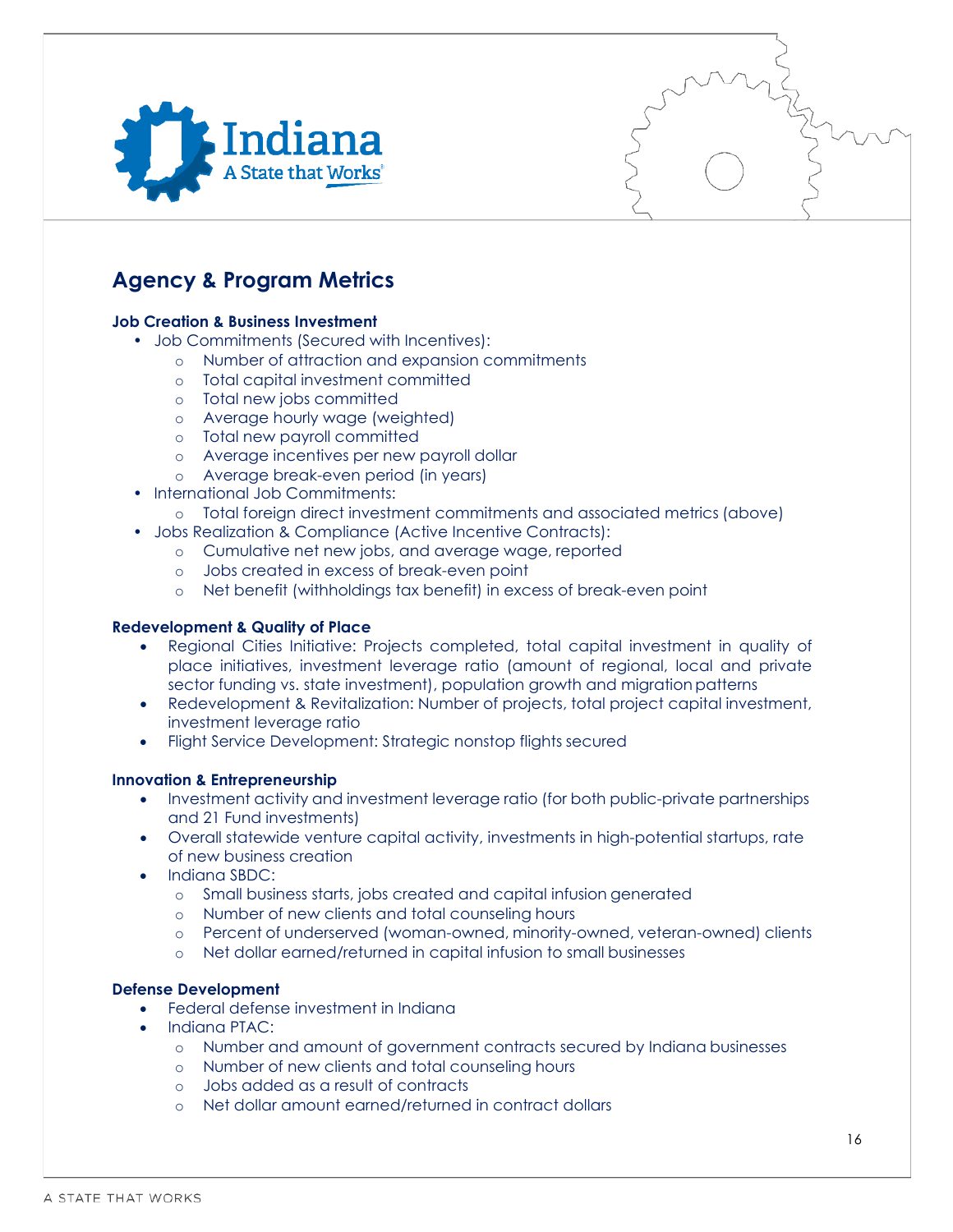

#### **Skills Training**

• SEF: Average break-even period in years (for projects including SEF)

#### <span id="page-16-0"></span>**Agency Metrics**

- Indiana Economic Development Corporation Fund: Outcomes of Key Performance Indicators serve as a measurement of staff efficiency
- Business Promotion & Marketing: Impressions, click-through rates, business development leads created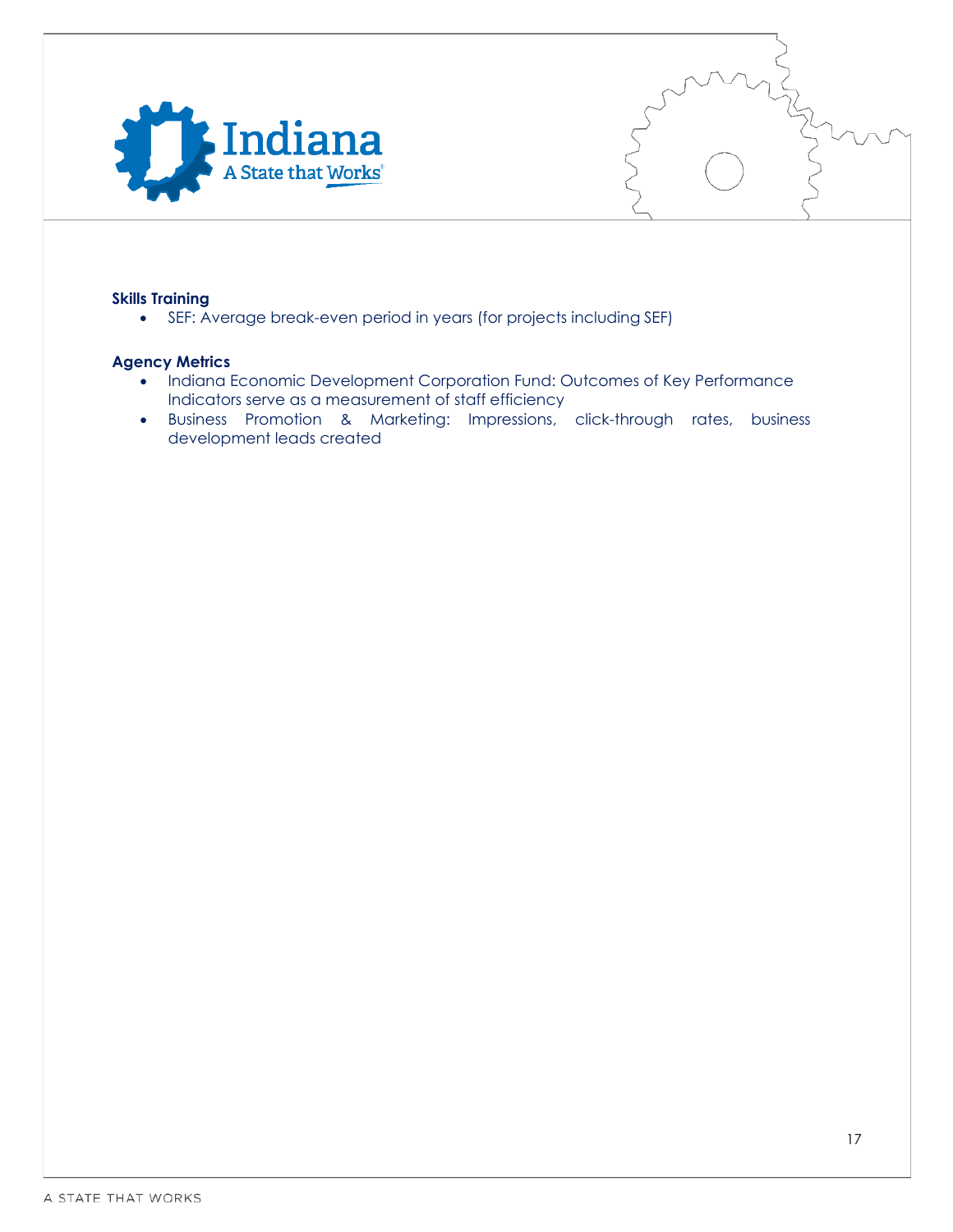

## <span id="page-17-0"></span>**Budget Proposal**

The IEDC strives to operate efficiently and effectively to maximize the impact of state funds on the development of Indiana's economy. The proposed budget finances the IEDC's operations and the valuable tools used to promote job creation and investment.

The requested \$145.9M for the FY 2022-2023 biennium will provide the IEDC with the resources necessary to carry out its mission and achieve the goals of its major initiatives.

The budget proposal seeks to restore IEDC funding to previous appropriation levels while also identifying some funds for consolidation to provide the organization with the appropriate flexibility to meet the needs of businesses.

<span id="page-17-1"></span>

| <b>Fund Description</b>                                                 | <b>FY2021</b><br>Appropriation | <b>FY2022 Request</b> | <b>FY2023 Request</b> | <b>Biennial Ask</b> |
|-------------------------------------------------------------------------|--------------------------------|-----------------------|-----------------------|---------------------|
| Administrative Fund                                                     | \$7,925,535                    | \$7,925,535           | \$7,925,535           | \$15,851,070        |
| Office of Small Business &<br>Entrepreneurship                          | \$1,183,000                    | \$1,183,000           | \$1,183,000           | \$2,366,000         |
| 21st Century & Technology Fund                                          | \$29,750,000                   | \$27,750,000          | \$27,750,000          | \$55,500,000        |
| <b>Business Promotion &amp; Innovation</b>                              | \$17,000,000                   | \$17,000,000          | \$17,000,000          | \$34,000,000        |
| Skills Enhancement Fund (SEF)                                           | \$12,500,000                   | \$11,500,000          | \$11,500,000          | \$23,000,000        |
| Office of Defense Development                                           | \$616,032                      | \$523,627             | \$523,627             | \$1,047,254         |
| Economic Development Grant & Loan<br>Program                            | \$1,114,522                    | \$947,344             | \$947,344             | \$1,894,688         |
| Industrial Development Grant Program                                    | \$4,850,000                    | \$4,850,000           | \$4,850,000           | \$9,700,000         |
| Orange County Regional Economic<br>Development (Pass Through to Radius) | \$3,000,000                    | \$1,288,000           | \$1,288,000           | \$2,576,000         |
|                                                                         |                                |                       |                       |                     |
| <b>IEDC TOTAL REQUEST</b>                                               | \$77,939,089                   | \$72,967,506          | \$72,967,506          | \$145,935,012       |

#### **Funding Request:**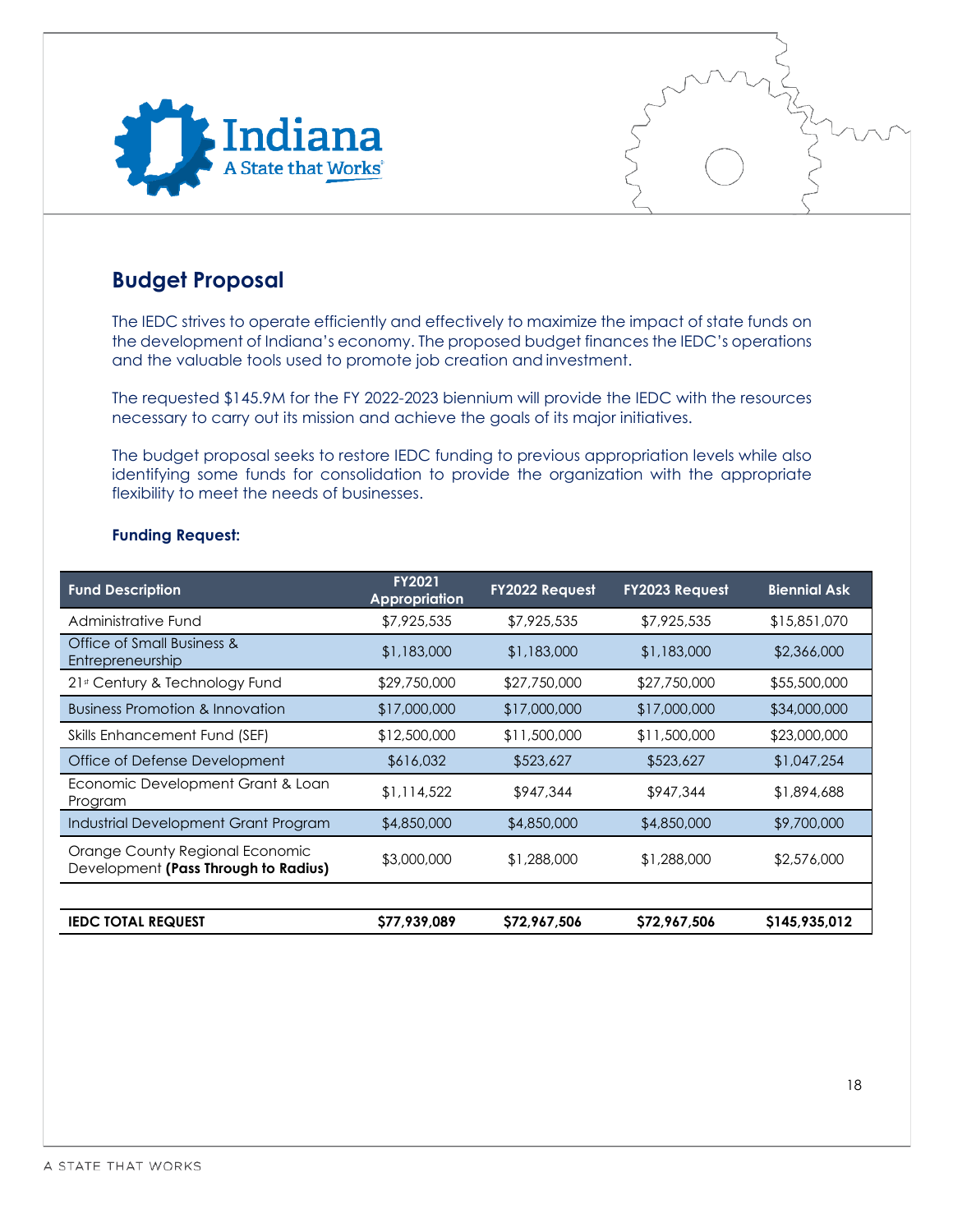



## <span id="page-18-0"></span>**Change Package Request #1: 21st Century & Technology Fund**

| <b>Fund Description</b>        | <b>FY2021</b> | <b>FY2022</b>  | <b>FY2023</b>  | <b>Biennial</b> |
|--------------------------------|---------------|----------------|----------------|-----------------|
|                                | Appropriation | <b>Reauest</b> | <b>Request</b> | <b>Reauest</b>  |
| 21st Century & Technology Fund | \$29,750,000  | \$27,750,000   | \$27,750,000   | \$55,500,000    |

The 21 Fund program (Indiana Code § 5-28-16) provides grants or loans to recipients engaged in the commercialization of innovative new technologies. In addition to programs within the 21 Fund managed by Elevate Ventures—including SBIR/STTR state matching grants, the Elevate Purdue Foundry Fund, the Indiana Angel Network Fund, Indiana Seed Fund Holdings, 21 Fund direct investments, and the Indiana High Growth Fund—the 21 Fund has been used to financially support industry-driven, public-private partnerships such as the Central Indiana Corporate Partnership, Indiana Biosciences Research Institute and the Battery Innovation Center.

Since the IEDC transitioned the focus of the 21 Fund in 2010 to maximize the value of the state's investments in growing Indiana's innovation & entrepreneurial ecosystem, the state has invested \$107.9 million in 376 highgrowth potential start-ups across Indiana. These investments have attracted an additional \$799.8 million in capital from other sources – a 7.4 to 1 leverage ratio – and have supported the creation of 3,075 jobs with average annual salaries of over \$73,000.

In FY 20, the IEDC continued to support the development of the state's innovation and entrepreneurial ecosystem across the state by supporting partnerships with Energy Systems Network (ESN) and the Battery Innovation Center (BIC) to pursue a number of projects including the creation of the Indy Autonomous Challenge, a \$1 million global competition to advance autonomous technologies through a race at the Indianapolis Motor Speedway, the Next Level Manufacturing Institute to establish a Smart Manufacturing Lab to provide a platform for the exploration of industry 4.0 technologies and their integration into manufacturing processes, and the establishment of a 5G lab to leverage the state's unique position as one of the few communities in the nation that boasts 5G investment from two of the country's major telecommunications providers. The IEDC also utilized the fund to help Indiana's high-growth potential companies grow by deploying more than \$4.37M in 21 Fund direct investments into 6 early-stage companies across the state.

In an effort to help make Indiana manufacturers more resilient in response to the Covid-19 pandemic, the IEDC dedicated \$4 million to provide Manufacturing Readiness Grants to companies that were adopting new technologies to boost productivity and capacity or who were transitioning production to supply lifesaving PPE for customers around the world. The IEDC also used the 21 Fund to establish a Special Response Fund, dedicated to helping 21 Fund portfolio companies facing challenges due to the pandemic weather the downturn and come out of the downturn stronger and more resilient. Since the fund was established in March of 2020, the IEDC has committed to making a total investment of \$3M in 14 Indiana businesses.

Historically, the 21 Fund has been funded at \$30,000,000 annually. In the FY2019-FY2020 biennium, the 21 Fund appropriation fell to \$29,750,000. This change package appropriates less than previous years but restores enough funding to allow the IEDC to continue to make the strategic investments in Indiana's economy that will speed the economic recovery.